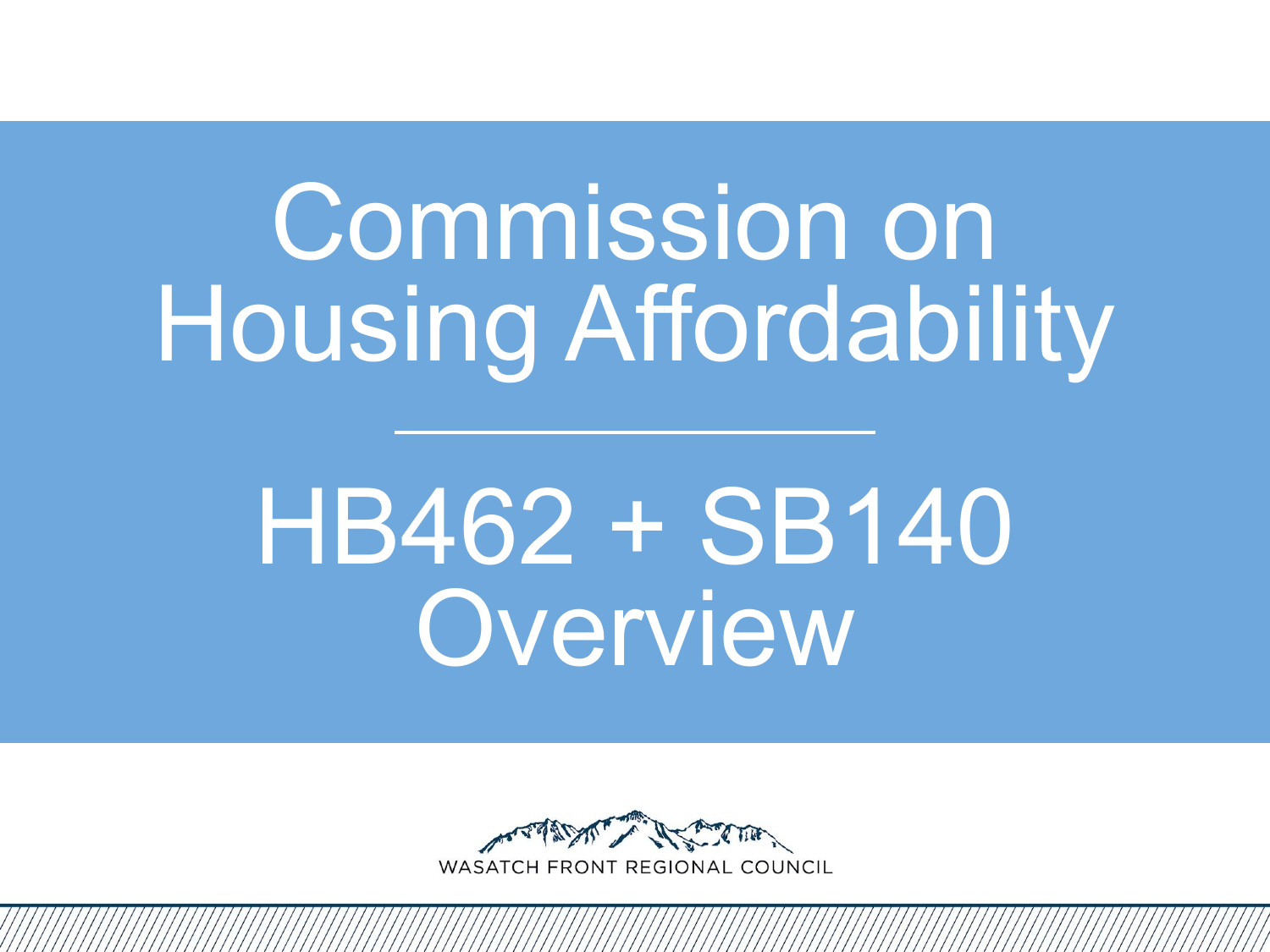#### Housing Choice & the Wasatch Choice Vision

1. Transit stations are well suited to accommodate and absorb growth, while also preserving community character

2. Providing smaller lot or multi-family housing in strategic centered locations (with reduced parking minimums) can allow for greater affordability

3. Coordinating mixed-use development with transportation infrastructure gives residents more options to bike, walk, or take transit, reducing household housing+transportation costs

4. Linking housing and transportation provides greater access to job and educational opportunities

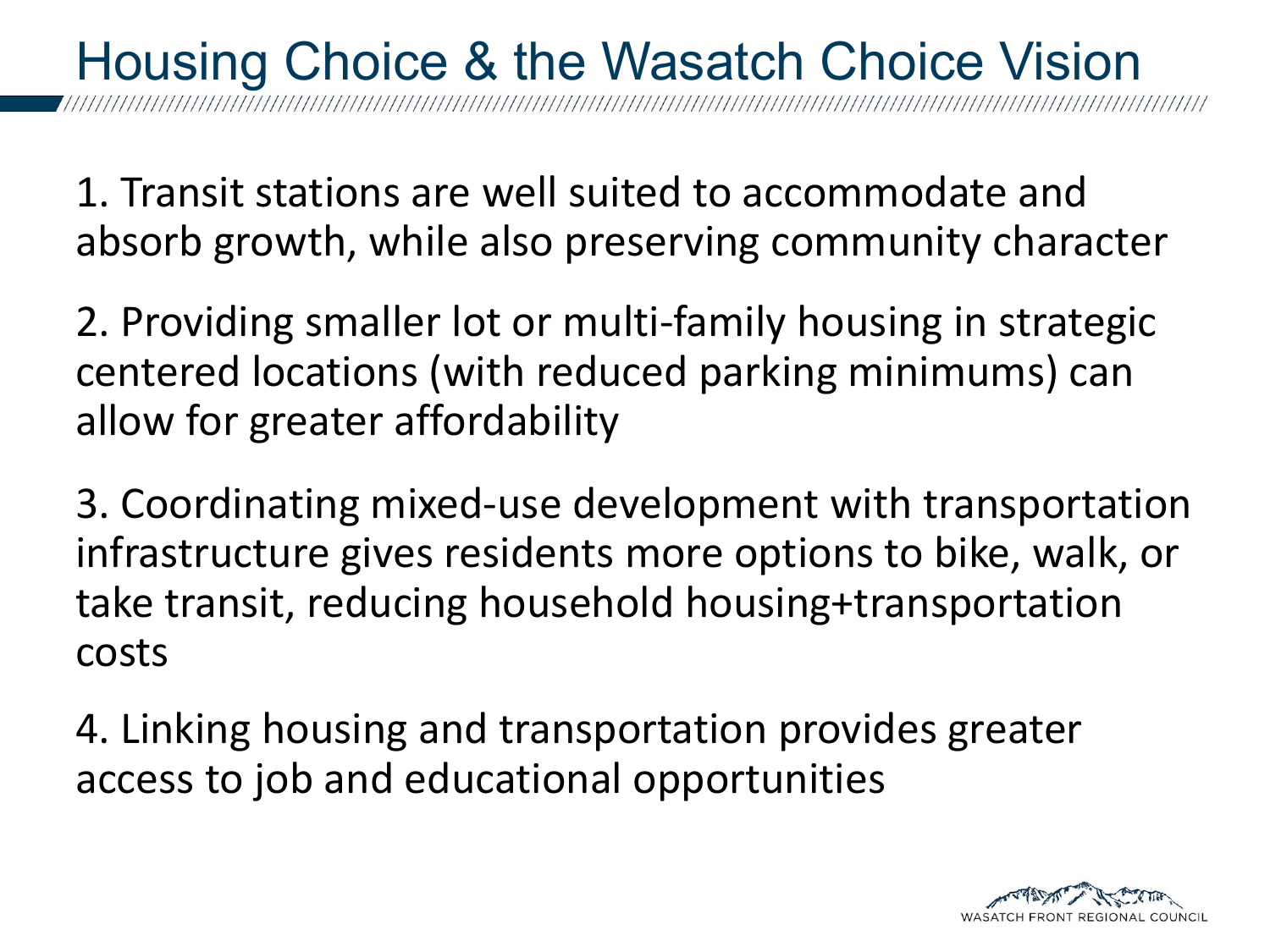# HB 462 - Station Area Planning (SAP)

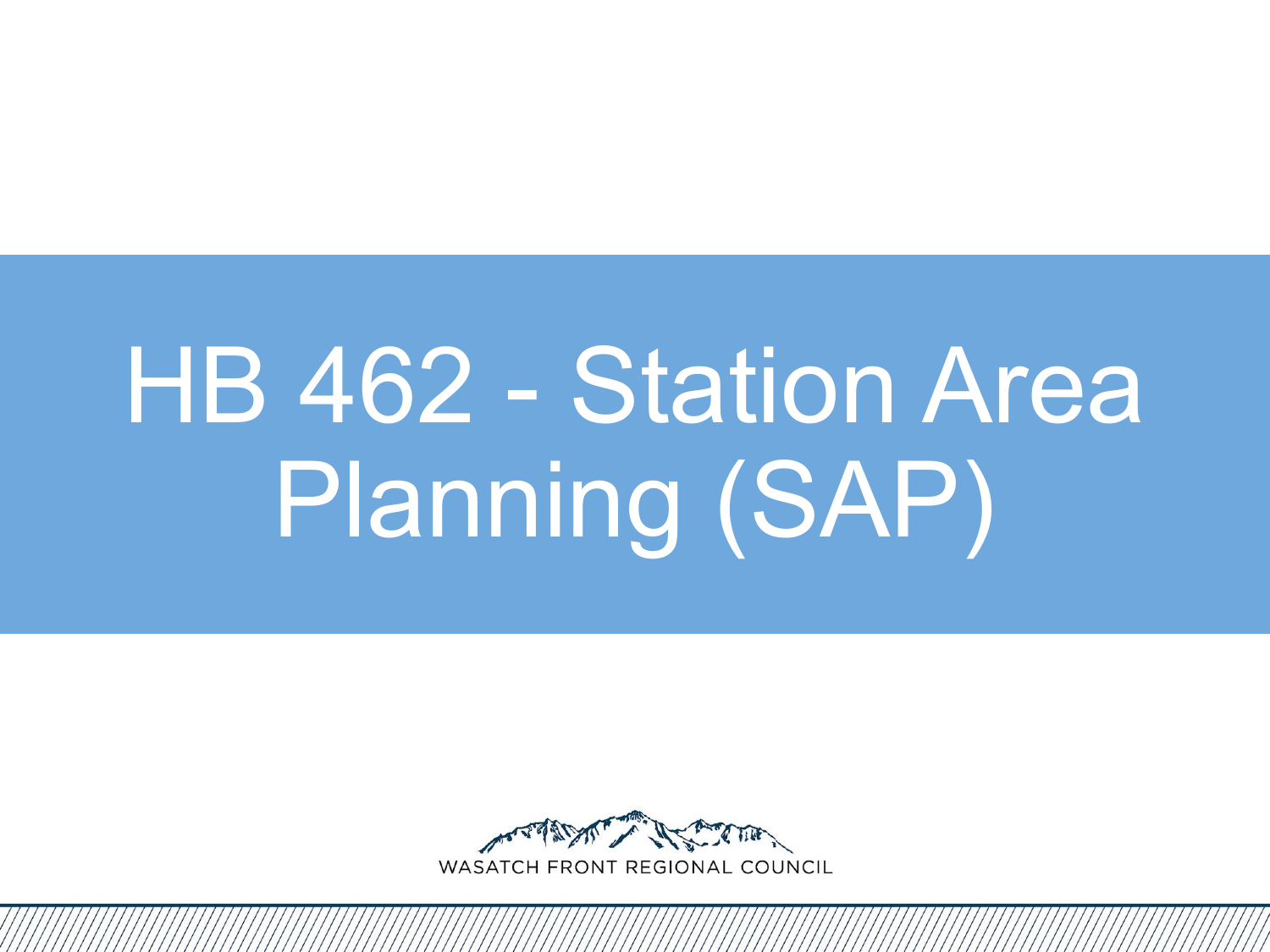#### SAP Objectives: HB462 & Wasatch Choice



Enhance access to opportunities



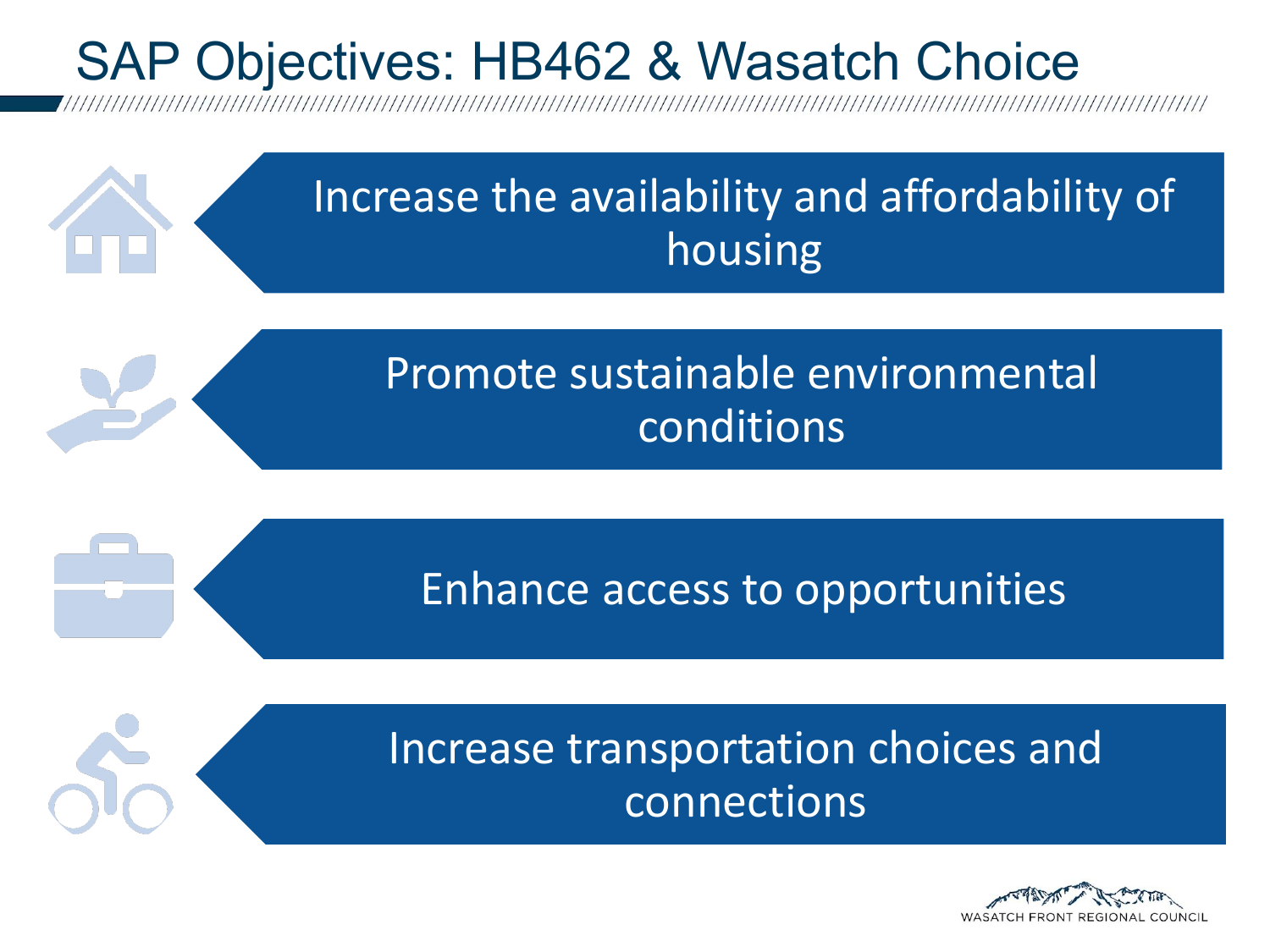SAP Overview<br>

| Cities prepare, adopt and<br>submit SAP                                                                     | <b>MPO Certification</b>                                                                      | <b>Technical Assistance</b>                                                        |
|-------------------------------------------------------------------------------------------------------------|-----------------------------------------------------------------------------------------------|------------------------------------------------------------------------------------|
| as well as relevant<br>land use regulations<br>(timeline to follow)                                         | <b>Station Area Plans are</b><br>submitted to relevant<br>MPO for review and<br>certification | Cities may request<br>technical assistance<br>through their relevant<br><b>MPO</b> |
| A qualifying land use<br>application by a<br>developer may trigger a<br>one-year timeline for<br>completion |                                                                                               |                                                                                    |

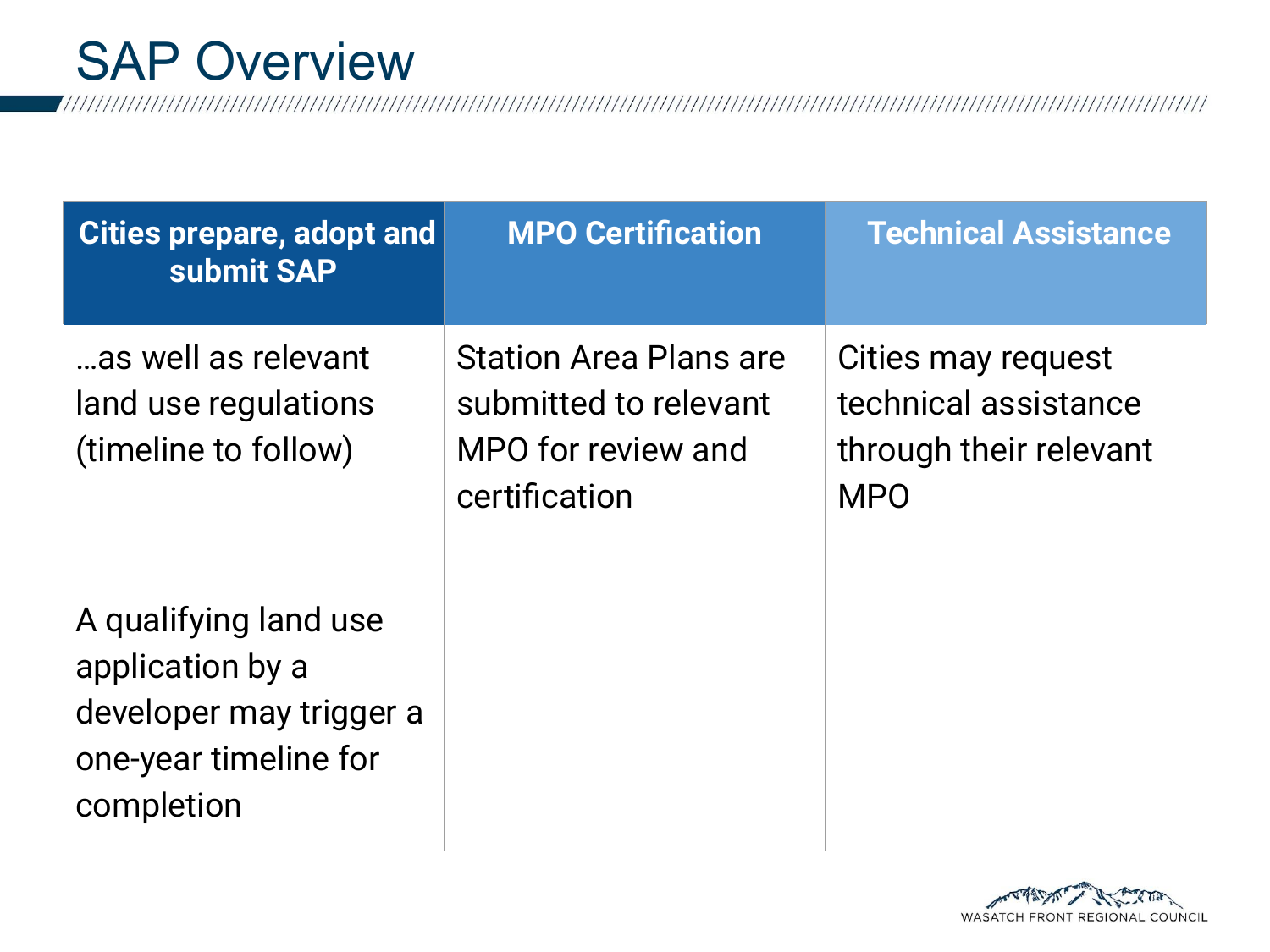#### SAP Impacted Stations

**20 cities** with FrontRunner, TRAX / Streetcar, and Bus Rapid Transit Stations to develop SAPs

½ mile around Rail stations

¼ mile around BRT stations

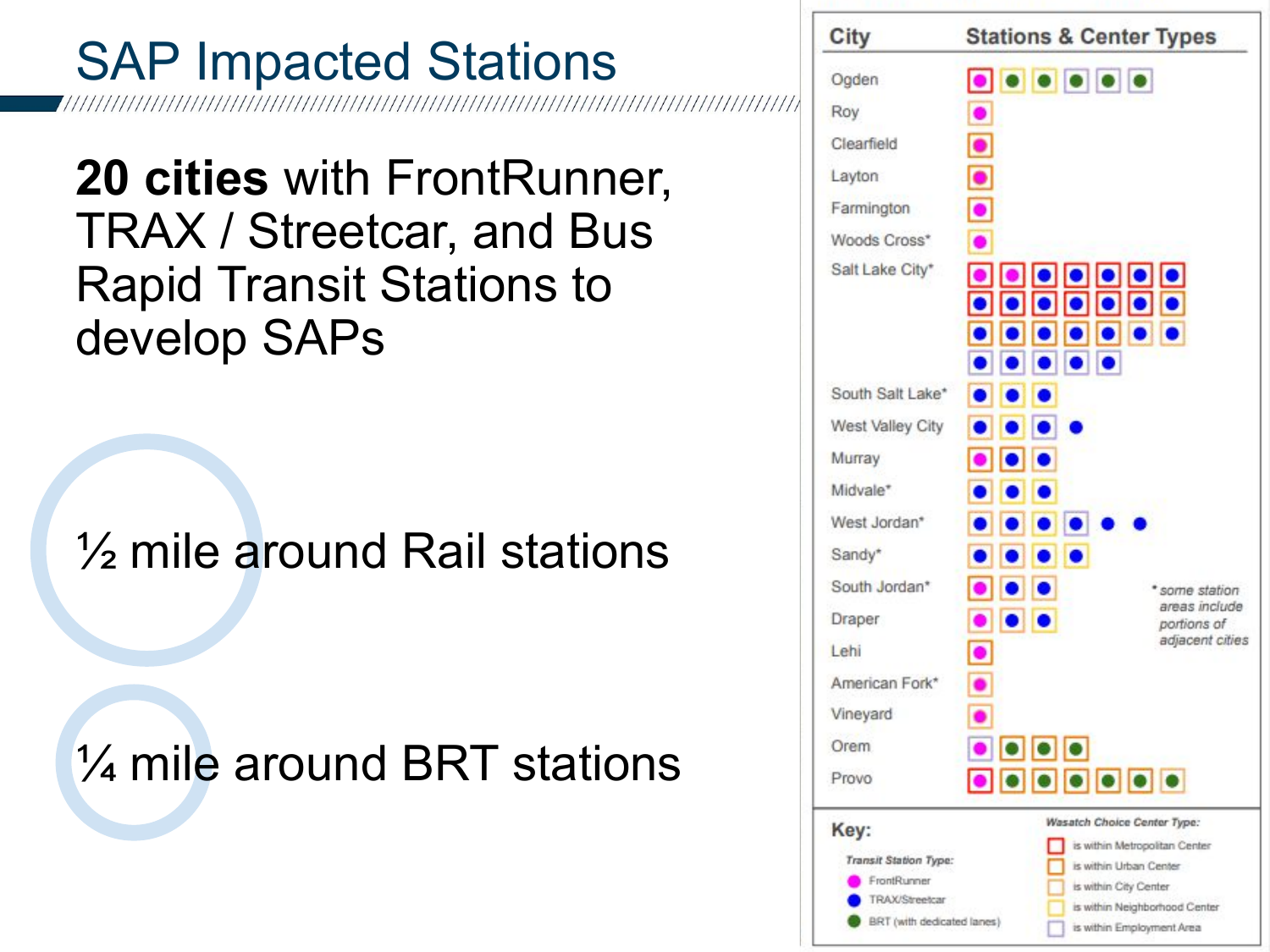### SAP General Timeline<br>

| 2022                                                                                                                                                                                                                                                          | 2023                                                                                                                                                                                                                                | 2024 | 2025                                                                                                                                                                          |
|---------------------------------------------------------------------------------------------------------------------------------------------------------------------------------------------------------------------------------------------------------------|-------------------------------------------------------------------------------------------------------------------------------------------------------------------------------------------------------------------------------------|------|-------------------------------------------------------------------------------------------------------------------------------------------------------------------------------|
| <b>April 14:</b><br><b>ULCT/WFRC/MAG</b><br><b>Informational Session</b><br><b>June 1: Bill takes effect</b><br><b>July 15: MPO applications</b><br>for round 1 of technical<br>assistance<br><b>August: First round of</b><br>technical assistance<br>awards | July 1, 2023: first date<br><b>SAPs are due for</b><br>station areas that<br><b>received Qualifying</b><br><b>Land Use Applications</b><br><b>Deadline for SAP that</b><br>receives QLUA is 1<br>year after QLUA,<br><b>ongoing</b> |      | December 31, 2025: deadline<br>for cities to adopt station area<br>plans and relevant land use<br>regulations for 4+ stations, or<br>all stations if they have less<br>than 4 |

**ONGOING TECHNICAL ASSISTANCE**

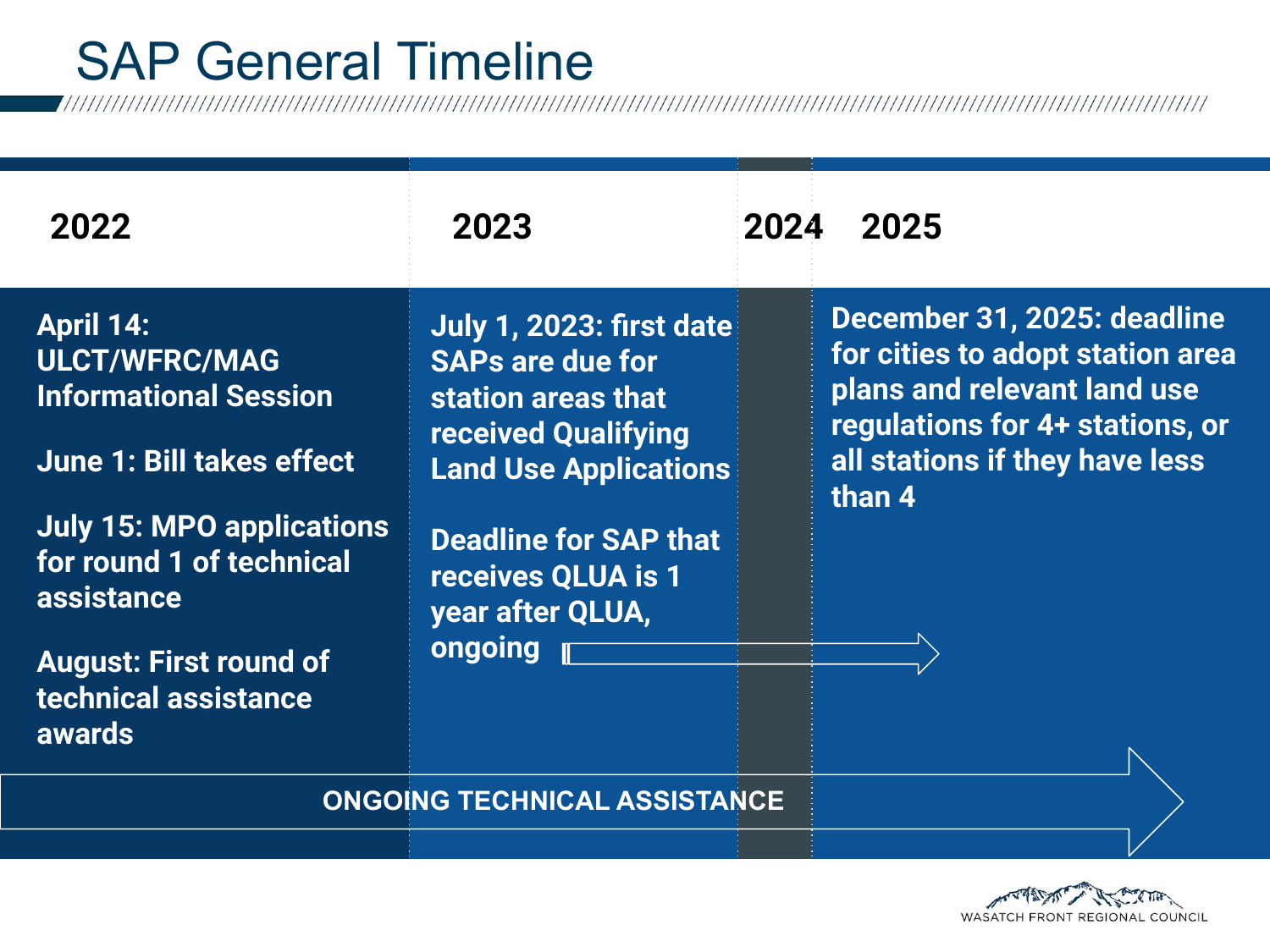#### SAP Components

- 1. Vision
- 2. Map
- 3. 5-Year Implementation Plan
- 4. Explanation of How the 4 Objectives Are Met
- 5. Public Involvement and Stakeholder Engagement (MPOs, UTA, Public, Businesses, etc.)

*City may demonstrate how prior actions satisfy requirements.*

*City may demonstrate that satisfying certain requirements are impracticable at particular station area.*

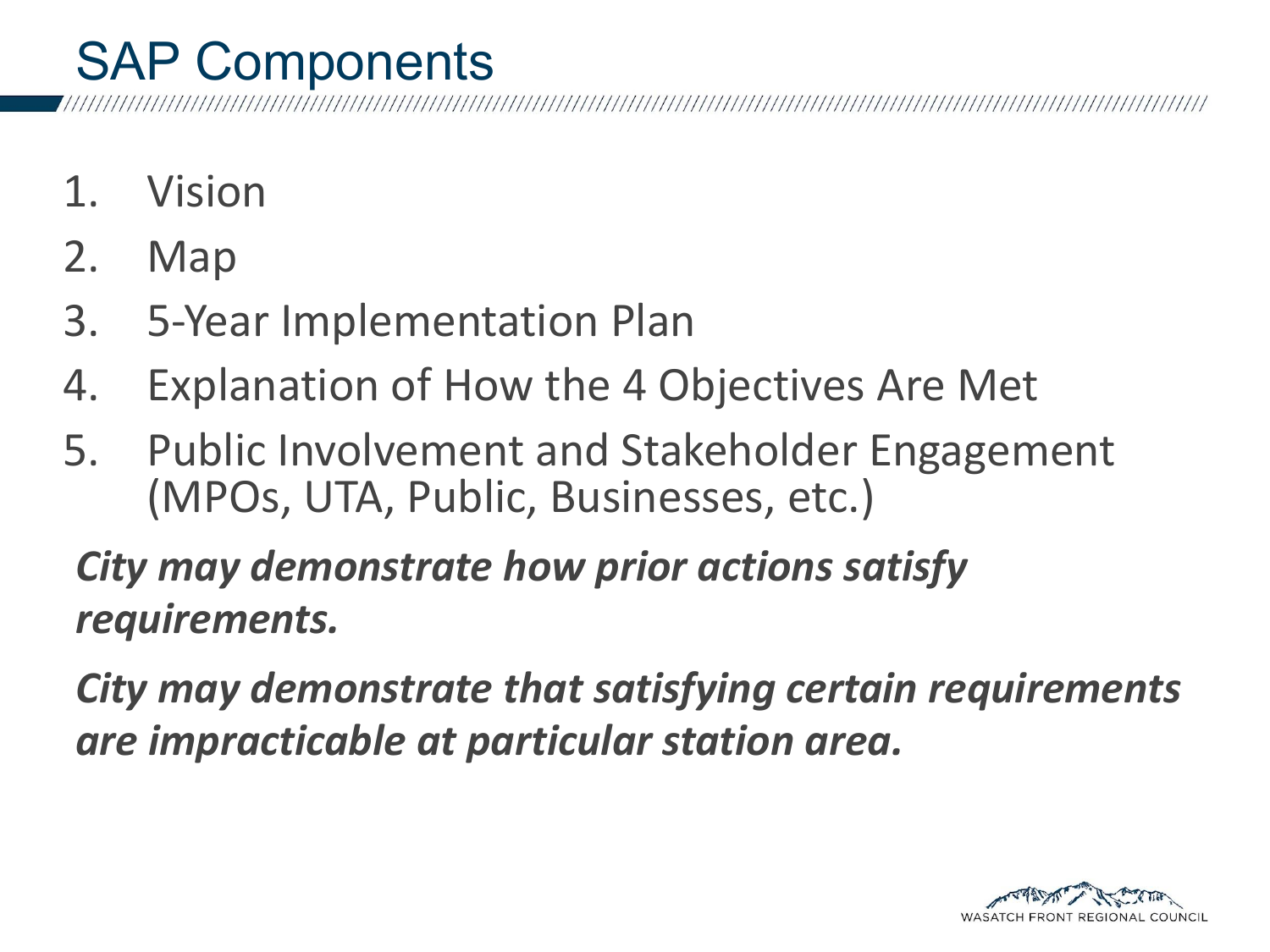#### SAP Certification

**City to adopt SAP, Land Use Regulations, and Resolution**

**MPO to Certify that Station Area Plan requirements have been met for station**

**City to include the Certificate of Compliance in the MIHP Report to**  1 Station (2 ) DWS (3

*Note: MPO reviews the Station Area Plan, not the zoning changes made by the city to implement SAP*

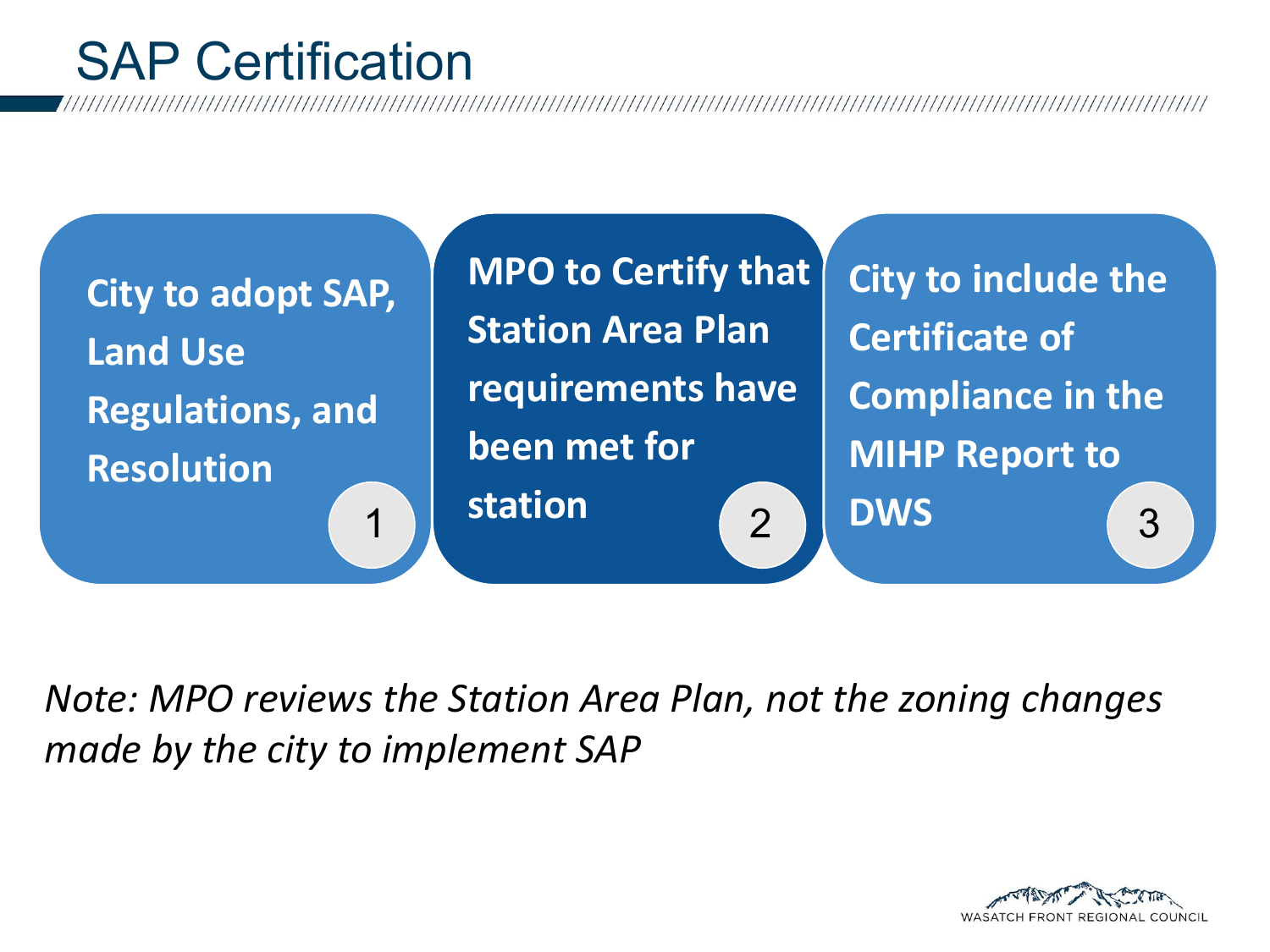#### SAP Technical Assistance

Technical assistance available through MPOs to complete all or part of the requirements for Station Area Plans and Station Area zoning and ordinances

**\$5M from GOEO**

**Local matching dollars**

**Staff support from MPOs and UTA**

- May include consultant time and/or MPO and UTA staff time
- MPOs must give priority consideration to SAPs triggered by qualifying land use applications

Funds will be awarded frequently on a rolling basis

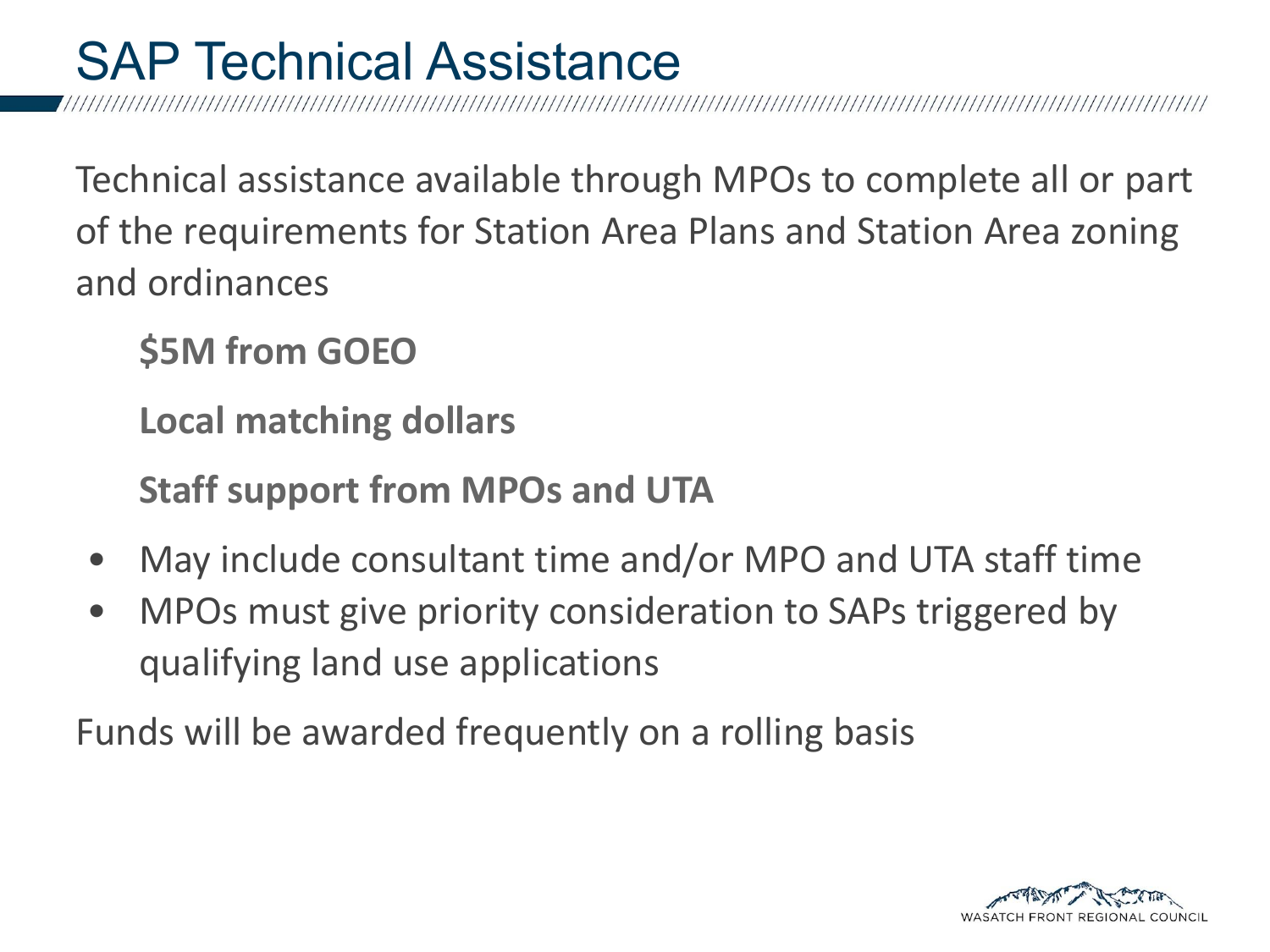#### Local land use process modifications

**Land use legislative actions are non-referable with a 2/3 approval by the legislative body in a station area compliant with SAP requirements**

**First-priority review for residential development applications requiring zoning changes in station areas that do not yet have an adopted SAP**

**Signature thresholds are increased for a zoning referendum within a station area if SAP requirements are met**

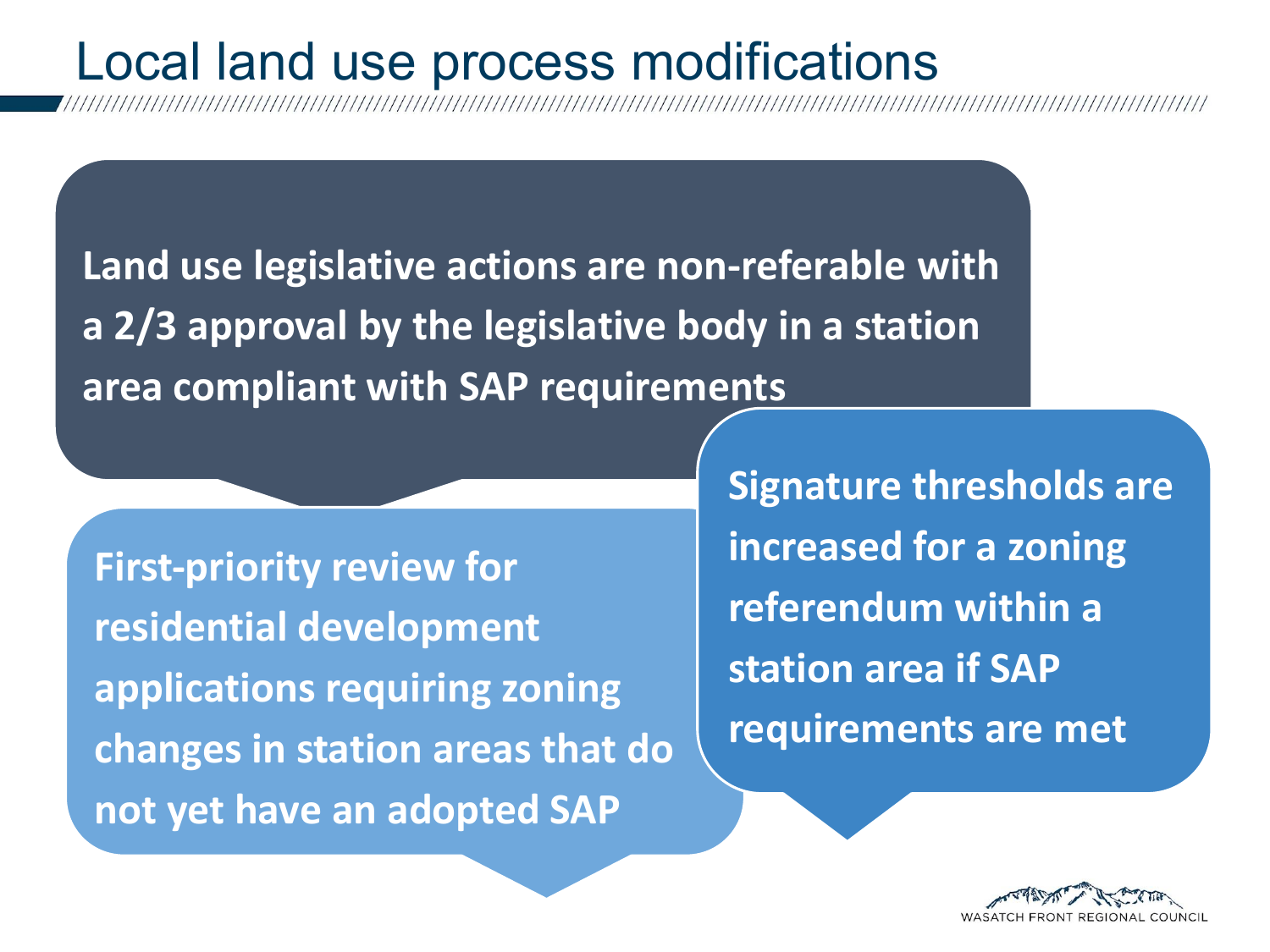#### SAP and Housing

residents have more options to take transit, bike, or walk

 $\overline{\mathscr{S}}$ 

reduces the total household costs for housing and transportation

workers have better access to jobs; businesses better access to potential employees/customers

supports regional economic development

helps to preserve the character of existing suburban neighborhoods



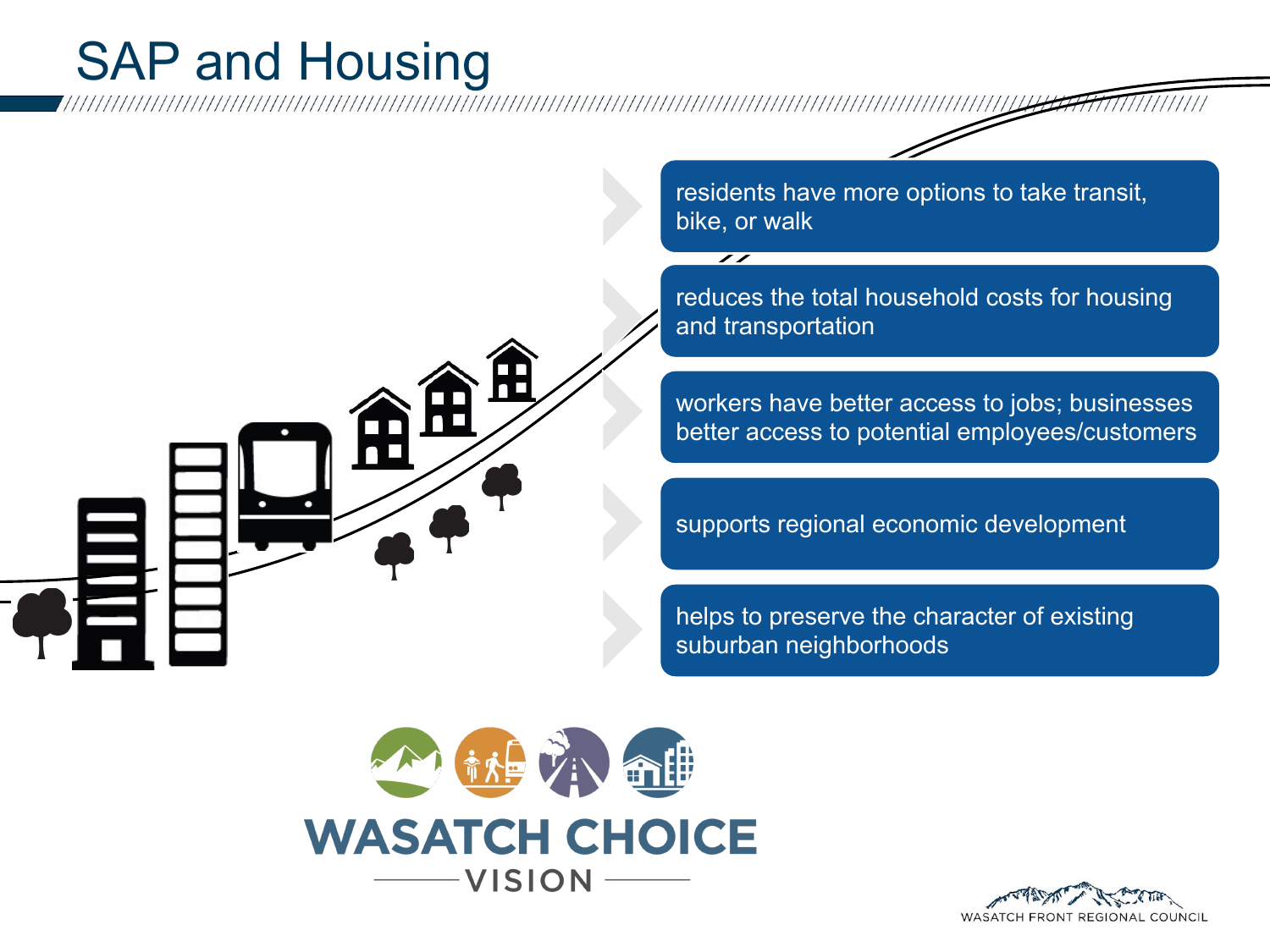## SB140 - Housing and Transit Reinvestment Zone (HTRZ) Amendments

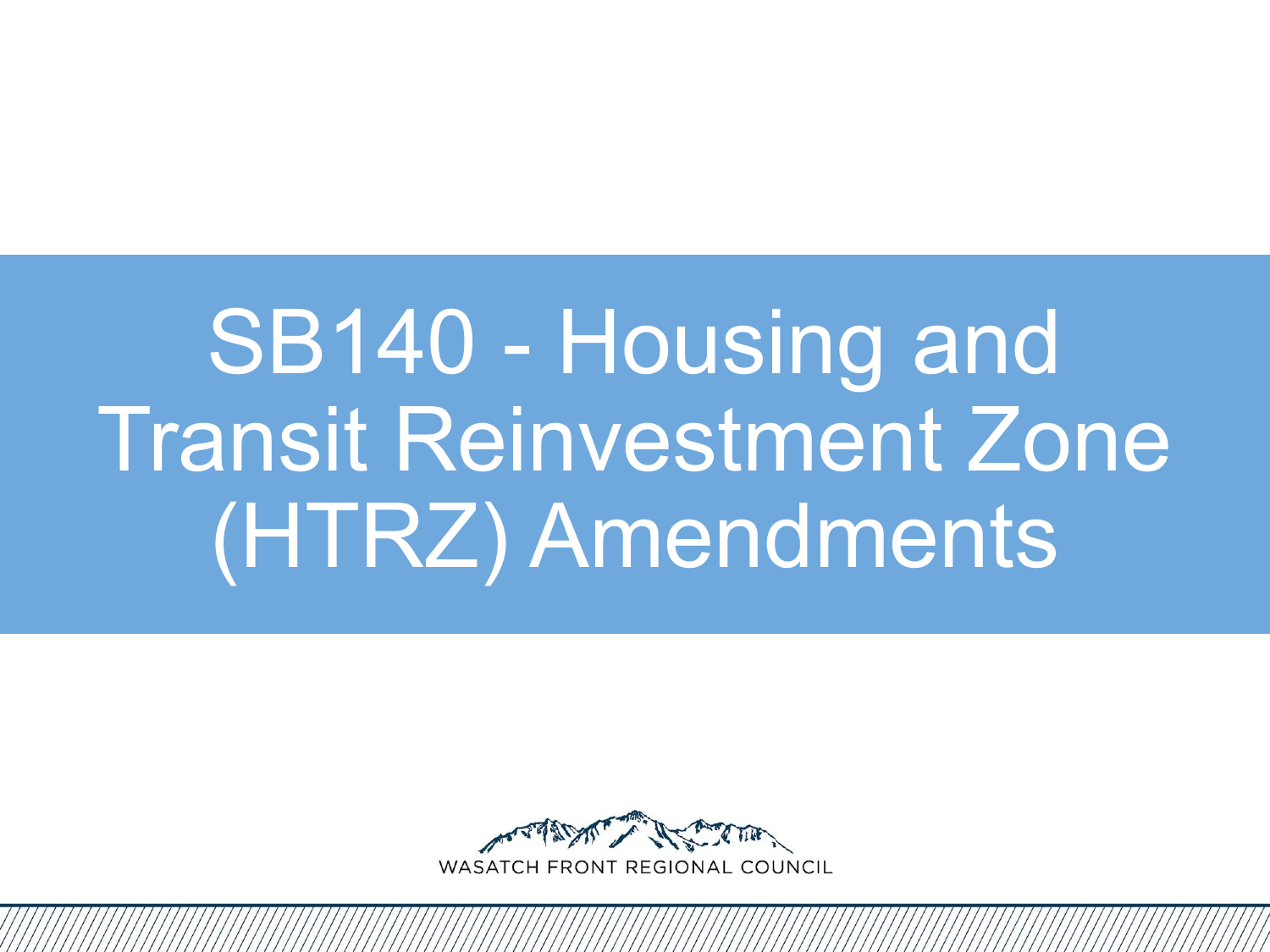#### Desired Outcomes

Promote higher utilization of public transit

Increase availability and affordability of housing

Conserve water resources through efficient land use

Improve air quality by reducing fuel consumption and vehicle trips

Encourage mixed-use development and investment in transportation & transit

Uses strategic land use and municipal planning in major transit investment corridors

Increase access to employment and educational opportunities

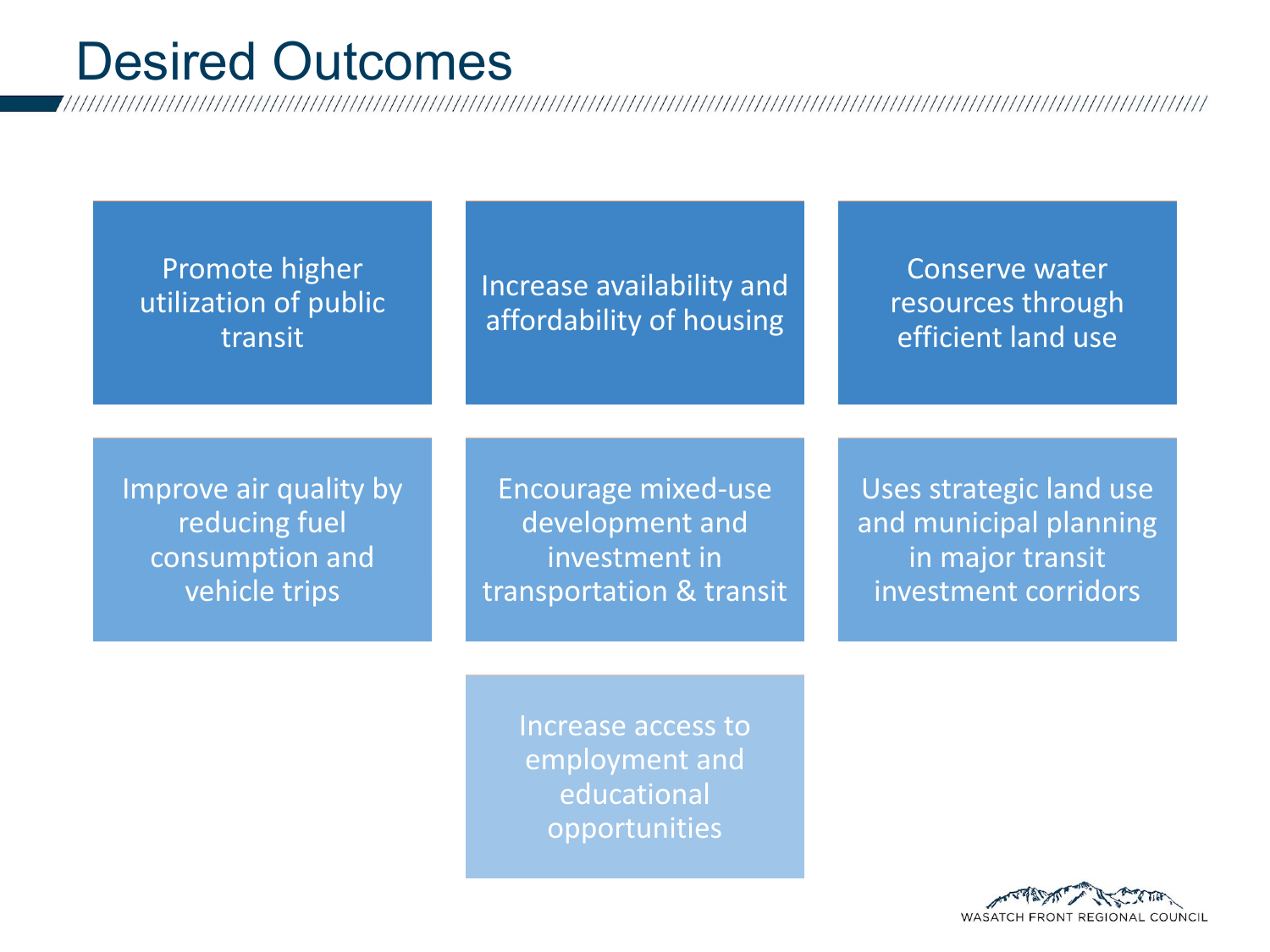*Objective:* Limited expansion of (HTRZ) to help address Utah's housing crisis by facilitating mixed-use, multi-family and affordable housing development within a 1/3-mile radius of fixed commuter rail stations (FrontRunner), and 1/4-mile radius around Trax and BRT.